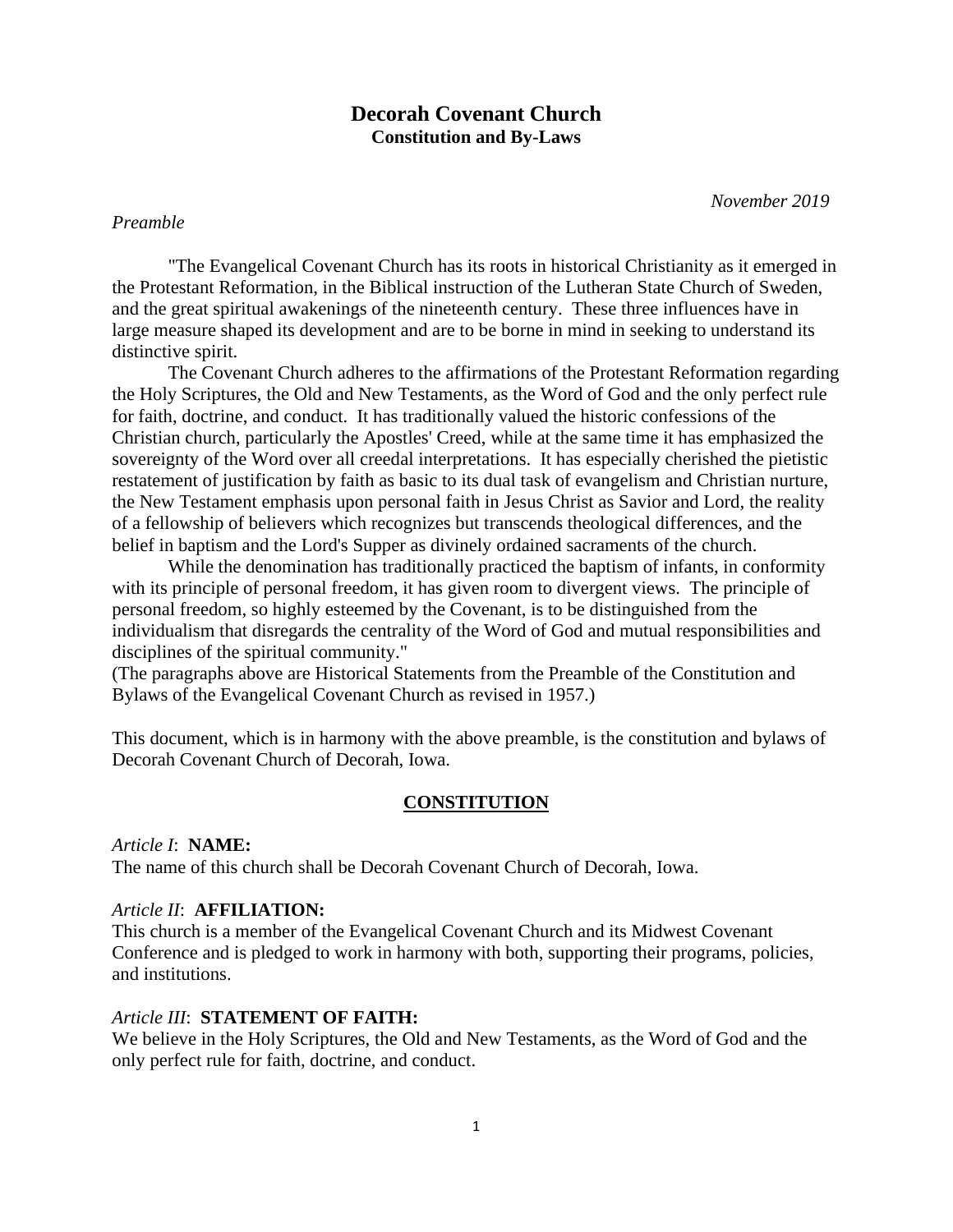## *Article IV* **PURPOSE:**

**Section 1**. The purpose of this church shall be to glorify God and extend the kingdom of God by uniting Christians in fellowship for spiritual development and worship, for the winning of persons to Christ, for the propagation of the gospel of Jesus Christ, and for service to one another, this community, and the world through Christian education, home and world mission, and the institutions conducted by the Evangelical Covenant Church and its local regional conferences.

**Section 2**. In order to achieve our purpose, this church, in the unity of the Spirit, shall use the gifts that God has given it and the means of grace which God has placed at its disposal: the Word of God, baptism, and Holy Communion.

## *Article V*: **MEMBERSHIP:**

Membership in this church is granted on application to those who through faith in God's Son, our Lord Jesus Christ, have been born anew to a living hope, have been baptized according to the Holy Scriptures, desire to live a Christian life, and promise to support the ministry of the church by sharing in its fellowship and obligations.

## *Article VI*: **OFFICERS:**

The executive officers of this church shall be a chair, a vice-chair, and a secretary. The financial officers of this church shall be a financial secretary and a treasurer.

## *Article VII*: **CHURCH COUNCIL:**

**Section 1**. The general administration of this church shall be vested in a body known as the Church Council. In circumstances or where the law requires action(s) by "Trustees" the Council shall be known as a "Board of Trustees" and the members of it as "Trustees." The Council shall also serve as a board of deacons to supervise the life of the church, as stated in I Timothy 3:8-13. **Section 2.** The Council shall elect from themselves the executive church officers as specified in article IV of the bylaws. The senior pastor shall be an ex-officio member.

**Section 3**. The Council shall organize itself in a manner specified in the bylaws.

# *Article VIII*: **CONGREGATIONAL BUSINESS MEETINGS:**

**Section 1**. Congregational business meetings shall be held regularly, but not less than twice a year. Two of these meetings shall be designated as Congregational Meetings. One of these meetings shall be held near the first of October where goals and the annual budget shall be submitted for congregational approval. Another of these meetings shall be held near the first of April where written reports shall be submitted by the pastor(s), staff, and all of the committees of the church. Independently reviewed financial reports shall be submitted by the treasurer for the church and for each of its organizations. Council Members for the ensuing year shall be elected by ballot at the spring meeting.

**Section 2**. Notice of all congregational business meetings shall be made public not less than two Sundays prior to the meeting and shall include the date, time and place of meeting, and the purpose(s) for which they are called.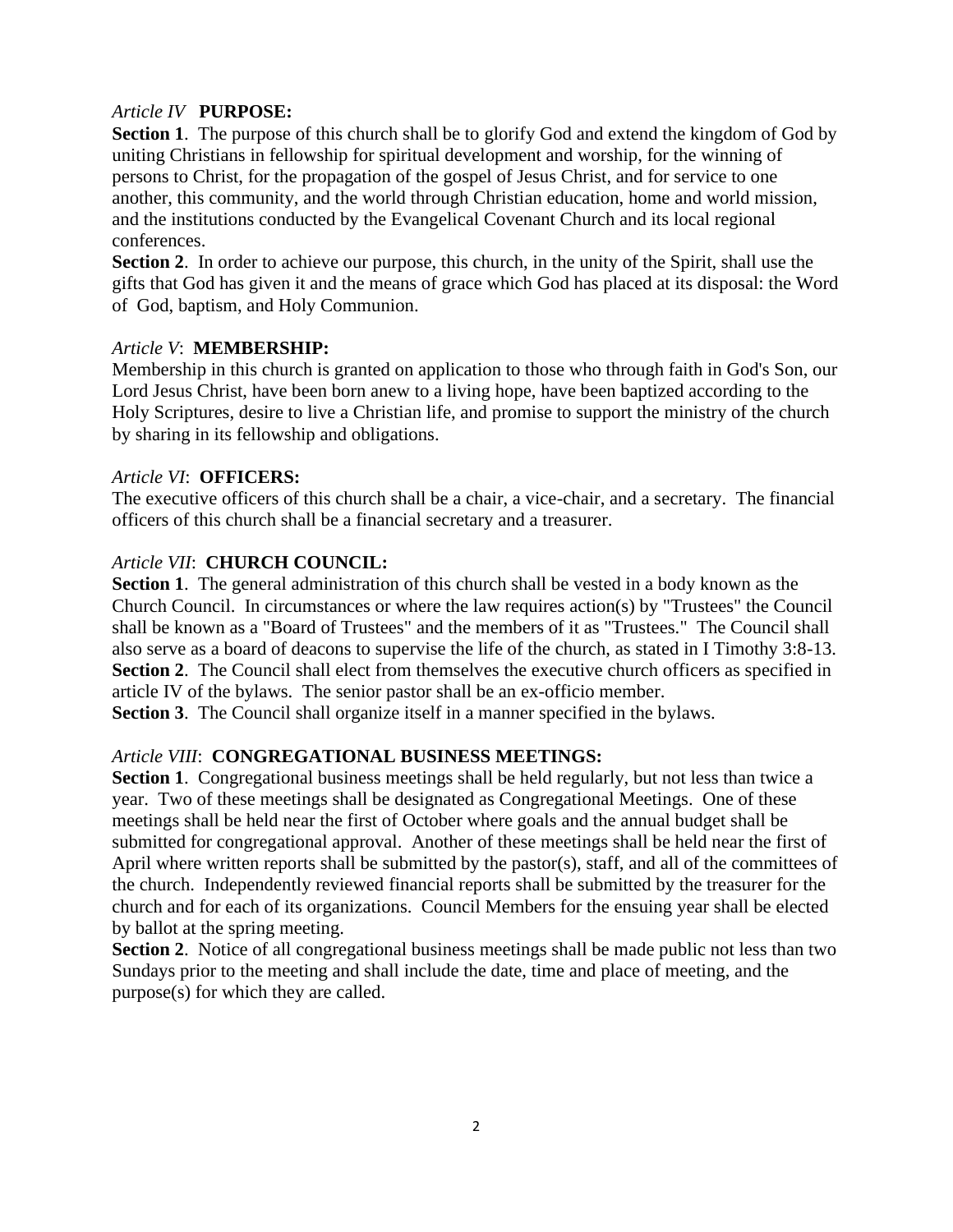#### *Article IX*: **PROPERTY:**

In the event of schism within the church, from which we earnestly pray God to spare us, the title of all church property, real or personal, shall remain with the group which abides by this constitution, as determined by the Executive Board of the Midwest Covenant Conference. In the event of dissolution, the property and all assets of the church shall become the property of the Evangelical Covenant Church and the Midwest Covenant Conference.

#### *Article X*: **AMENDMENTS:**

Amendments in harmony with this constitution and the Model Constitutions for local Covenant Churches and not in conflict with Covenant principles and policies may be adopted by a twothirds vote of those present and voting in a Semiannual Meeting of the congregation, providing the proposed amendment was presented in written form at the preceding Semiannual Meeting. Articles IX and X of this constitution may be amended only with the approval of the Executive Board of the Midwest Covenant Conference.

### **BYLAWS**

#### *Article I*: **MEMBERSHIP:**

#### **Section 1**. *Becoming a Member*

a) Application for membership. A written application for membership shall be placed with a pastor or with any member of the Council. Applicants shall complete an inquirer's orientation to the church, after which they shall appear before the Council or its designees to give confession of their Christian faith, according to Article V of the Constitution. When the applications have been reviewed and applicants' testimonies favorably received, they shall be recommended at the next congregational business meeting for acceptance into membership.

b) Transfer of Membership. Applicants from other Christian churches shall submit with their written applications for membership letters of transfer when available or make a request to the pastor that such be sought. Action then continues according to the requirements of paragraph a) of this section.

c) Reception of New Members. Applicants who are voted into membership of the church shall be welcomed at a regularly scheduled worship service and make public confession of their Christian faith, as outlined in The Covenant Book of Worship.

**Section 2**. *Children of Members*. Children of the members of the church and its constituency shall be nurtured under its spiritual care. They shall receive instruction from the pastor(s) and adult members of the church in the Word of God, Christian doctrine, and the history of the church. Children who meet the qualifications for membership according to Article V of the Constitution may apply for church membership as outlined under Section 1, paragraph a) of this article.

**Section 3**. *Responsibilities of Membership*. All members of the church shall assume the responsibilities and obligations placed upon them by the Word of God and the Church. They shall, through their witness by life and word, consecrated service, prayer, and financial support further the cause of Christ in the local church, the community in which they live and work, and the Covenant Church worldwide.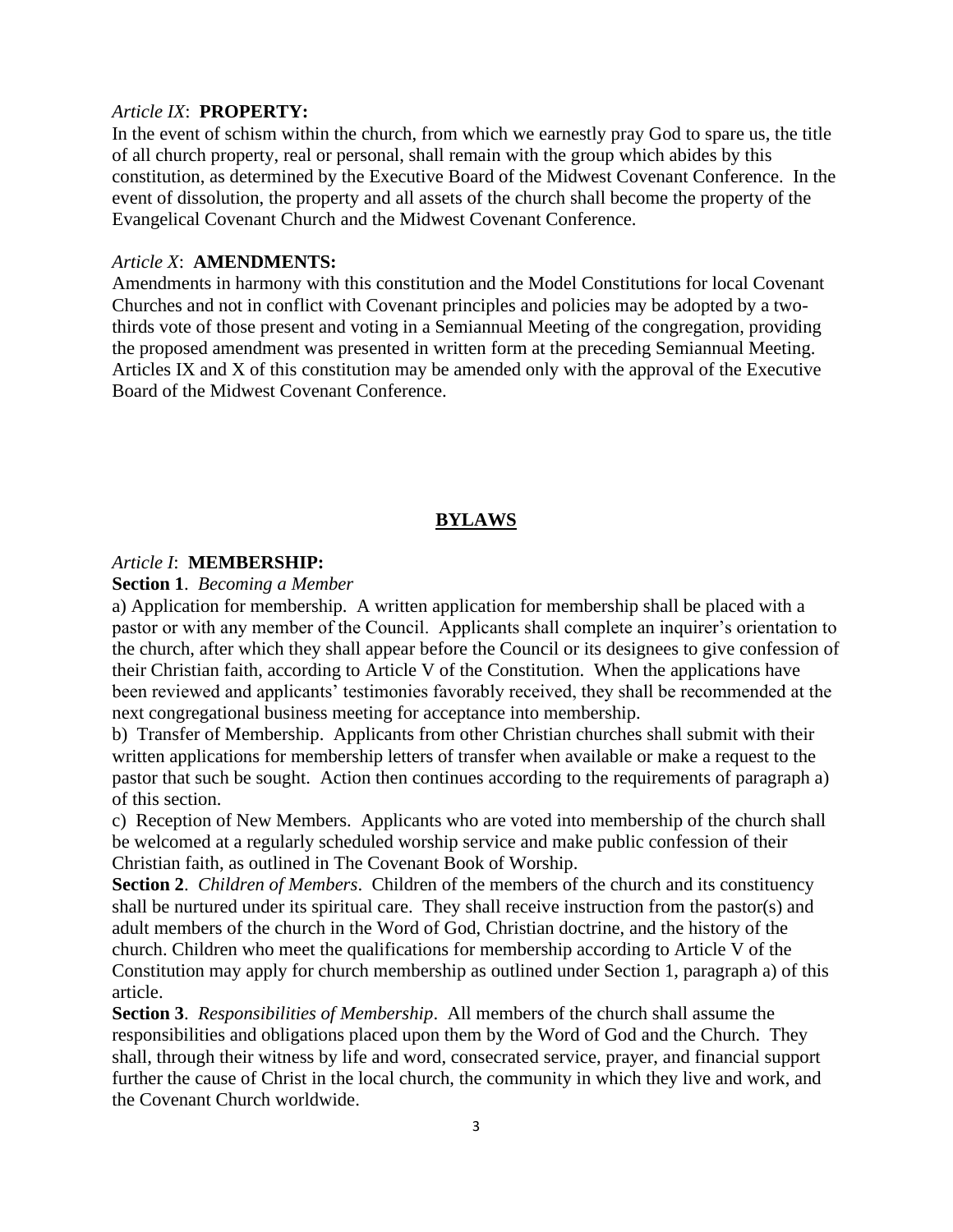#### **Section 4**. *Discipline*.

a) Irresponsible Members. The Council or their designee(s) shall confer with members who willfully neglect their responsibilities of membership (see Section 3), for the purpose of encouraging such members and to admonish them in the Spirit of Christ, if necessary. If such admonishment is not heeded, the members may be dealt with as erring members (see section 4b). b) Erring members. Any member known to err in conduct or doctrine shall be counseled according to the procedure in Matthew 18:15-18 and Galatians 6:1: Any member having knowledge of such error shall, in the spirit of Christian love, seek to restore the brother or sister. If the matter is not satisfactorily resolved, it is taken to the church council for resolution. If he or she fails to heed the counsel of the council, the error shall be brought before a congregational business meeting. Discipline shall then be administered in the spirit of Christ with due regard for the welfare of the individual as well as the church.

c) Dismissal of Members. Dismissal of members under paragraphs a) and b) of this section must be acted on by the church, which alone has the authority. A two-thirds majority of those present and voting at a congregational business meeting is necessary for such action.

d) Forfeiture of Rights. A member who has been properly dismissed from the church, or has withdrawn membership, has forfeited all rights and privileges of membership in the church. **Section 5**. *Transfer of Membership*. Application for transfer of membership to another Christian church shall be made in writing to the senior pastor, who shall issue the transfer to the church with which a member is uniting. Withdrawal of said membership shall be reported through the

council at the next congregational business meeting, where it shall be a matter of record. **Section 6**. *Removal of Membership*. Request for withdrawal of membership in the church shall be made in writing to the pastor or the Council. The council may present a recommendation for withdrawal at a business meeting of the church.

**Section 7**. *Membership Review*. The Council shall annually be responsible for a careful review of the membership rolls and will determine and take any appropriate action.

**Section 8**. *Nonmember Friends*. Nonmember parish friends shall be enrolled by the church as a part of its total constituency. The church and its pastor shall serve them in all their spiritual needs, and they shall be encouraged to consider this as their church home. They shall be kept informed of the activities of the church.

#### *Article II*: **PASTORS AND STAFF**

### **Section I**. *Pastors*

a) *Qualifications*. The pastors of the church shall meet the New Testament requirements of their office as specified in I Timothy 3:2-7. They shall be members in good standing of the Covenant Ministerium and follow the Rules for the Ordered Ministry of The Evangelical Covenant Church. They shall by virtue of their call be members of the church.

b) *Duties*. The pastors shall devote themselves to the service of the church, preaching and teaching the Word of God, administering the sacraments, and giving themselves faithfully to pastoral work. They shall keep an accurate record of their pastoral work, provide reports of that work to the Council, and present a written report at one semi-annual meeting of the congregation. They shall practice good administrative procedures and cooperate with the church council and all committees of the church. The senior pastor shall be an ex-officio member of the Council and committees of the church. Other pastoral staff shall be advisory to the Church Council and ex-officio to the committees to which they are assigned.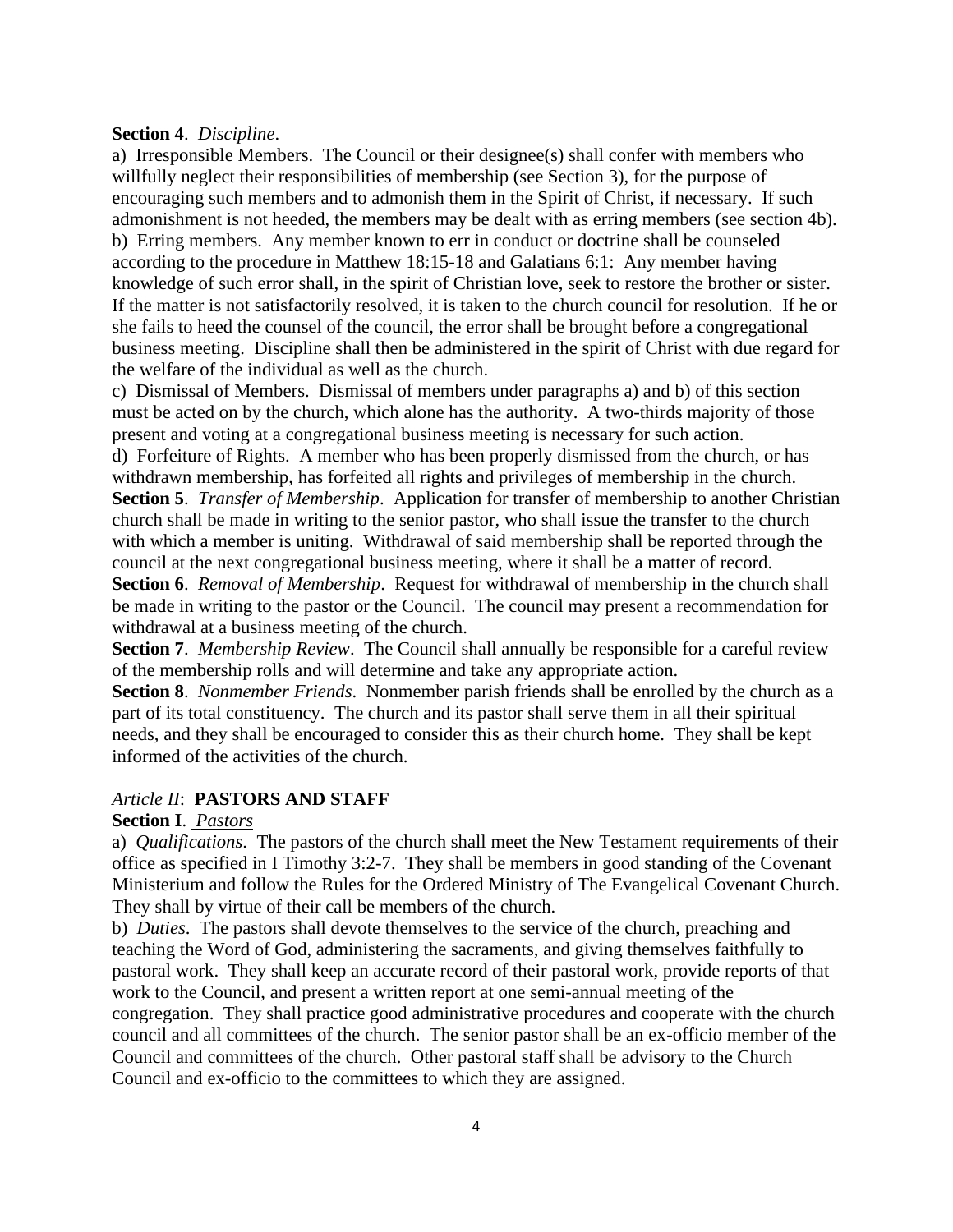c) *Cooperation*. Pastors shall, both in word and precept, work in harmony with The Evangelical Covenant Church, the regional conference, and other Covenant ministers. They shall also be cooperative with other churches in our community and the ministerial organizations available locally.

d) *Call.* Pastors shall be called at a regular or special congregational business meeting, the purpose of which shall be announced two Sundays in advance. Pastors shall be nominated by a pastoral search committee. This committee shall be elected at a congregational business meeting. The search committee shall be representative of the congregation and have from six to nine members who shall work closely with the regional conference superintendent. Pastors shall be called by ballot with a two-thirds majority of those voting required for a call. The call shall be for an indefinite period of time with a minimum of six weeks notice required by the church (at a regular or specially called business meeting) or the pastor for termination of pastoral duties. As long as Decorah Covenant Church receives subsidy from the Midwest Covenant Conference and/or the Evangelical Covenant Church, the call shall be extended jointly by the church and the Conference subject to approval by the Executive Secretary of Church Growth and Evangelism of the denomination.

e) *Charges against a pastor*. Charges against a pastor shall be submitted in writing to the Church Council charging a pastor with indiscretion, immorality, doctrinal error, unethical behavior, disloyalty to The Evangelical Covenant Church, or incompetence. If in the judgment of the Church Council there is substance to the charge, the case shall be referred to the Superintendent of the Midwest Covenant Conference who shall confer with the Executive Secretary of the Ministry of the Covenant. These two shall determine the order of responsibility in pursuing the matter according to the Rules for the Ordered Ministry of The Evangelical Covenant Church regarding discipline, prior to further action by the church.

**Section 2**. *Staff*. Support Staff may be hired by the Council upon recommendation from a committee or pastor. All job descriptions must be approved by the congregation prior to hiring.

#### *Article III*: **OFFICERS**

**Section 1**. *Qualifications*. Officers of the church shall be members in good standing who are active in the support of the total ministry of the church.

**Section 2.** *Election and Appointment.* Executive officers shall be elected by the council from its members as specified in Article IV, section 3. Financial officers shall be appointed by the council annually.

## **Section 3.** *Duties*.

a) Chair. The chair shall preside at all congregational business meetings of the church and at meetings of the church council. The chair should confer with the senior pastor in preparing agendas for such meetings.

b) Vice-Chair. The vice-chair shall assist the chair and during an absence assume that office and its duties. The vice-chair shall convene the Pastoral Relations Committee.

c) Secretary. The secretary shall record, duplicate, distribute, and preserve the minutes of all congregational business meetings and church council meetings. The secretary shall conduct and preserve all official correspondence as delegated. The secretary shall also be responsible for the official seal and the important documents of the church.

d) Financial Secretary. The financial secretary shall receive, record, and deposit into the bank all funds contributed to the church. Records of such deposits shall be given to the treasurer.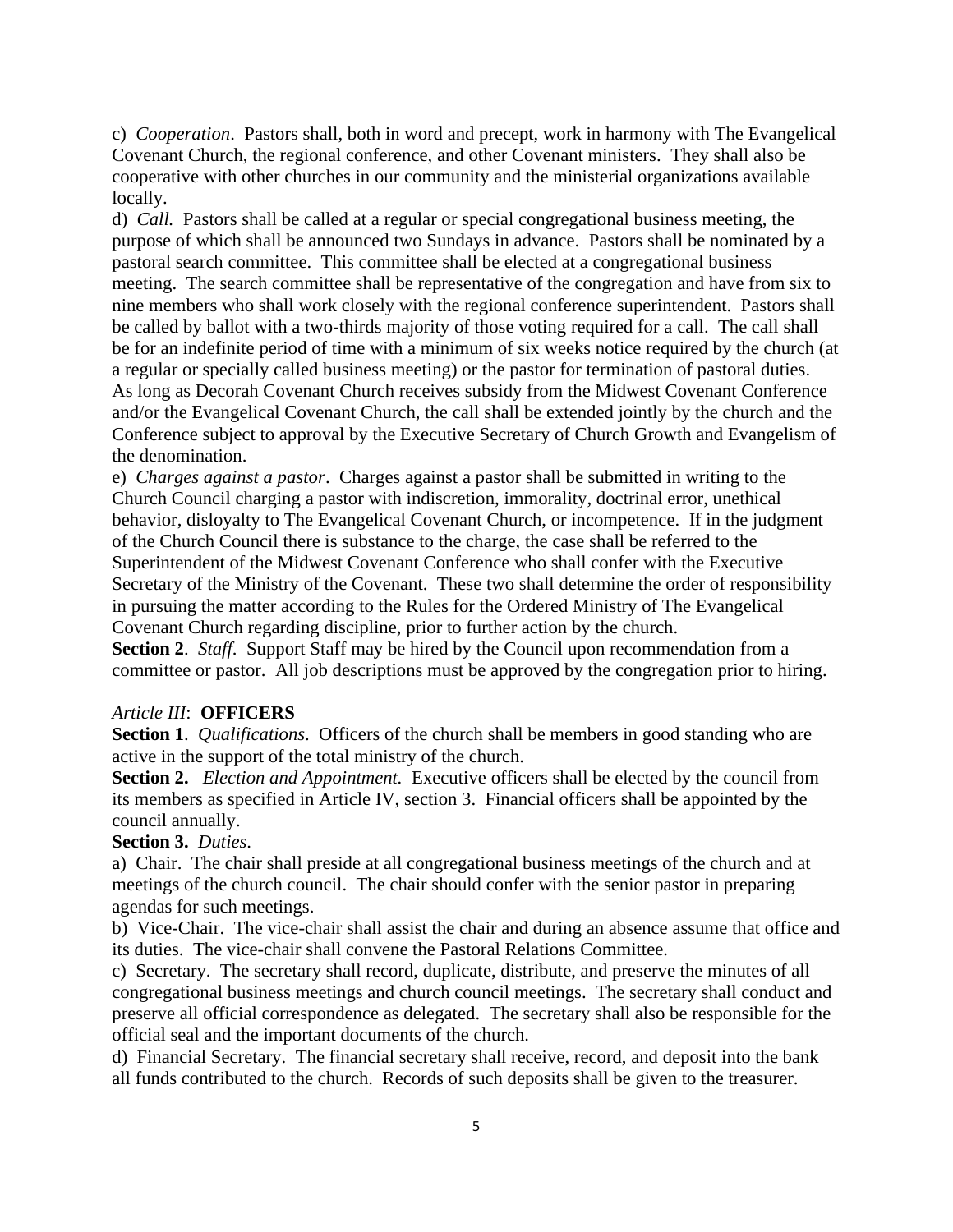e) Treasurer. The treasurer shall be responsible for all funds and shall make disbursements as authorized by the church or the council. A written report of the receipts and expenditures shall be submitted at each regular meeting of the council and at each congregational business meeting.

# *Article IV:* **CHURCH COUNCIL**

**Section 1**. *Qualifications*. Members of the church council shall be church members in good standing who are active in the support of the total ministry of the church.

**Section 2**. *Size, composition, election and tenure*.

a) The council shall consist of seven members, both men and women, not including the senior pastor, who is an ex-officio member.

b) *Election*. Council members shall be elected at the summer semiannual business meeting for staggered three-year terms. They shall not serve more than two consecutive terms.

**Section 3**. *Organization.* Following the summer semiannual business meeting, the continuing council members and members-elect shall convene to elect, from its members for the following year, executive church officers, for terms of one year. It will also appoint from its own number members to serve on each administrative committee.

**Section 4**. *Vacancies*. Vacancies on the church council will be filled by appointment by the council itself to complete the term. Appointments shall be made from a list of persons prepared by the nominating committee.

**Section 5.** *Duties*. The council in its administrative and spiritual responsibility shall, in cooperation with the pastors, fulfill the functions defined in the constitution and its bylaws, including the following:

a) Oversee church membership, including recommendations for reception or removal of members.

b) Assist the pastor in nurturing and overseeing the spiritual life and welfare of the church.

c) Establish administrative and program policies in conformity with the spirit of the church constitution.

d) Set long and short range goals and evaluate the total church program on a continuing basis.

e) Plan and recommend the annual budget and stewardship opportunities for the church.

f) Oversee and approve the schedule of church activities.

g) Appoint administrative committee members and church workers as defined by the bylaws for the administrative committees, as the council may deem appropriate.

h) Appoint financial officers as outlined in Article 3, section 2.

i) Represent the congregation in certain staff relationships including: annual appraisal of the ministry of the senior pastor and of other staff, providing godly counsel or discipline as appropriate; annual review and approval of staff compensation, approval of compensation for new staff, and approval of other personnel expenses for any staff member or activity, all subject to overall budget approval; establishment of personnel policies; approval of changes in staff job descriptions and approval of job descriptions for new staff positions; maintenance of current job descriptions for all staff members; and hiring of support staff.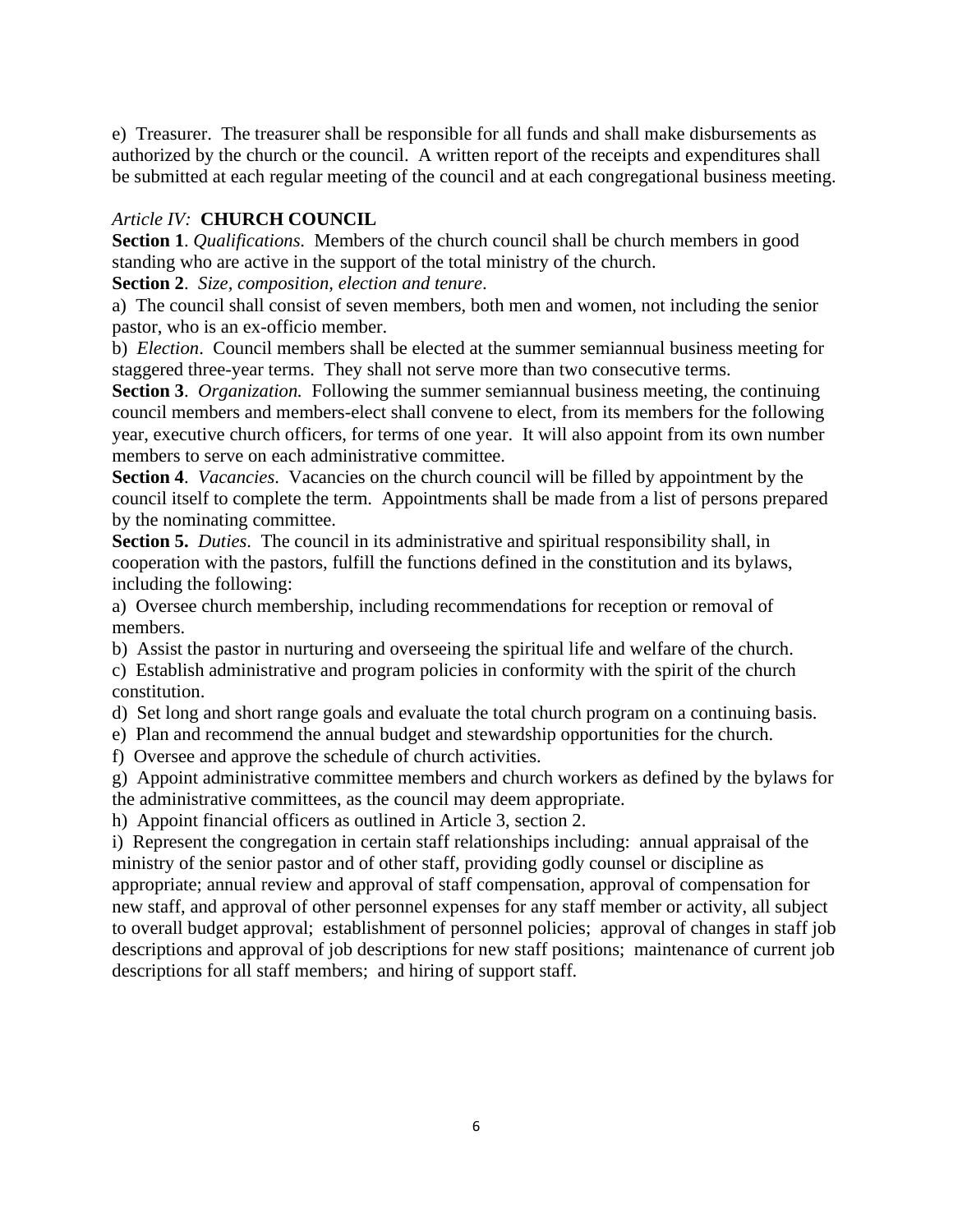**Section 6**. *Administrative Committees*. Implementation of policies and programs established by congregational or council action may be accomplished through the following administrative committees:

- a) Worship Committee
- b) Outreach Committee
- c) Fellowship and Service Committee
- d) Christian Education Committee
- e) Stewardship and Properties Committee

At least one council member shall be appointed to serve on each administrative committee and act as liaison between the council and the committee.

## *Article V:* **COMMITTEES**

**Section 1**. *Executive committee*. The executive committee, consisting of the executive officers, together with the senior pastor of the church, shall strive to promote effective working relations and communication in the church. The committee shall have no legislative power but shall function in an advisory capacity to the council, unless specific responsibilities have been assigned to it by the council or the church.

**Section 2**. *Nominating committee*. The nominating committee shall consist of not less than three members who shall be elected at a business meeting at least three months prior to the spring semiannual meeting. The senior pastor shall be an ex-officio member of the committee. After being convened by the church chair, committee members shall elect their own chair and secretary. The responsibilities of the committee shall include the following:

a) Prepare a ballot for the spring semiannual meeting ideally listing two qualified candidates for each office to be filled.

b) Confirm the willingness of each candidate to serve before listing his or her name on the ballot.

c) Present a complete ballot at the spring semiannual congregational meeting. This shall constitute completion of the committee's assignment, unless given specific responsibilities at said meeting.

Section 3. *Pastoral relations committee*. The pastoral relations committee shall consist of at least four members, including the church chair, vice-chair, and at least one at-large member, and shall meet at least semiannually.

**Section 4**. *Special committees and task forces*. Special committees or task forces for specific purposes may be appointed at any duly constituted business meeting of the congregation or by the council according to need, but shall be automatically terminated at the next semiannual meeting unless specifically extended at said meeting.

# *Article VI:* **MEETINGS**

**Section 1**. *Public Services*. Public services shall be conducted regularly on Sundays and, when deemed appropriate, on other days of the week for worship, the preaching and teaching of God's Word, and prayer.

**Section 2**. *Celebrating the sacraments*. The sacrament of Holy Communion shall be celebrated regularly as determined by vote of the church. The sacrament of baptism shall be celebrated in keeping with Covenant policies and according to the needs of the constituency.

**Section 3**. *Congregational business meetings*. Congregational business meetings shall be held regularly, not less than semiannually, as specified in Article VIII of the constitution. Special